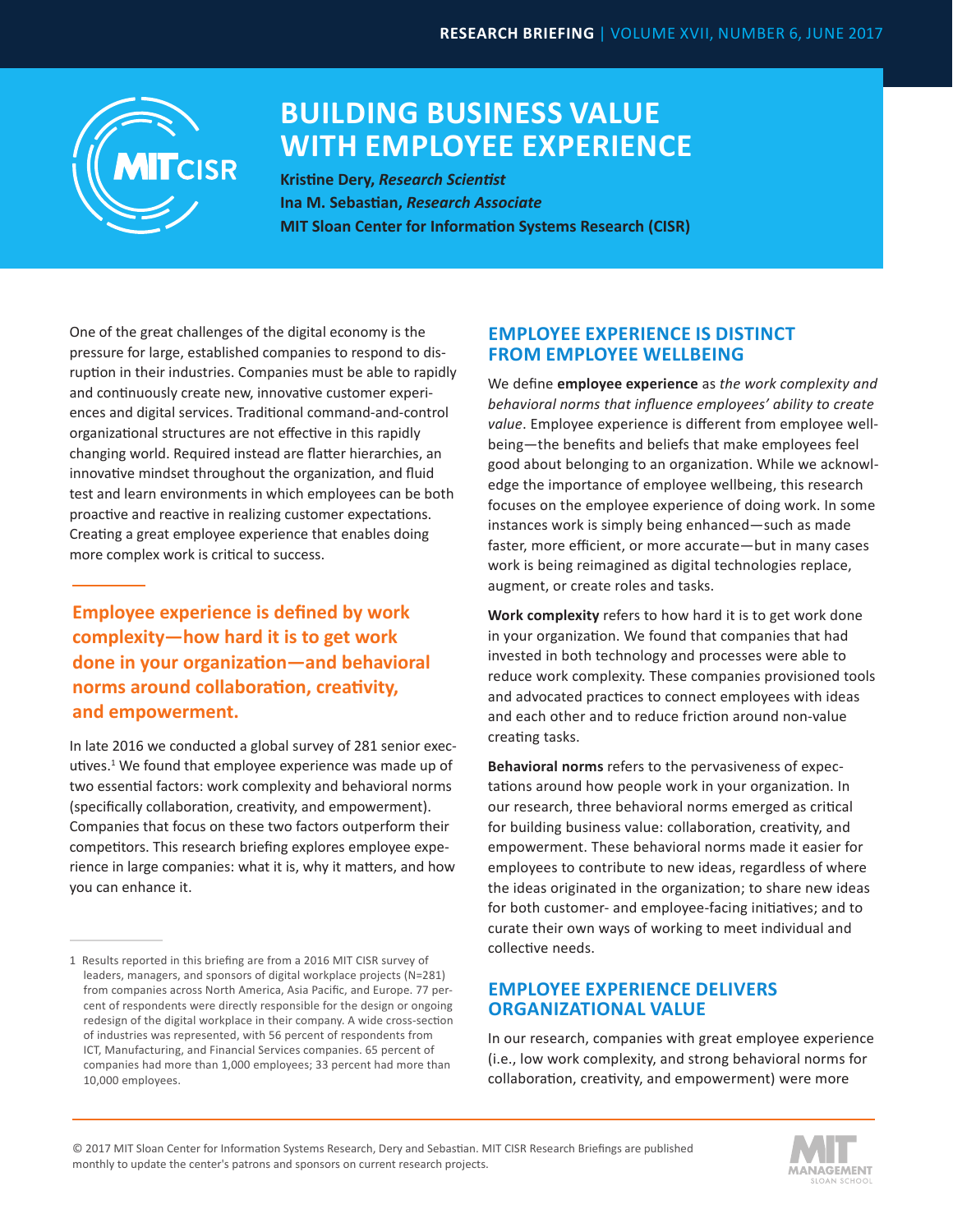innovative and profitable and had higher levels of customer satisfaction. Figure 1 shows the striking differences between the business performance of companies that scored in the top and bottom quartiles on employee experience.<sup>2</sup>

Companies with scores in the top quartile of employee experience were twice as innovative as those in the bottom quartile, based on the percentage of revenue from new products/services in the past two years. These companies were paving the way for employees to work together effectively and engage with customers in new ways to enhance revenue streams.

# **Great employee experience enables work that is less predictable and requires more human judgment and coordination.**

The companies' ability to develop new solutions and seamless experiences for customers was also reflected in significantly higher customer satisfaction, as shown by the average Net Promoter scores in the two groups. We further saw a 25 percent increase on the industry-related profitability measure

2 We obtained an **employee experience** score for each company in our study by subtracting the company's score of work complexity from its score of behavioral norms. **Work complexity** is an average of three technology survey items—(1) connecting virtually, (2) getting technologies needed for work, and (3) using IT systems—and three process survey items—(1) finding expertise, (2) sharing ideas, and (3) making changes to the way work is done—measured on a 1–5 scale (never to very frequently). **Behavioral norms** is an average of three sets of survey items that describe employee behaviors in an organization—collaboration, creativity, and empowerment—measured on a 1–5 scale (not at all to very well).

in our survey,<sup>3</sup> indicating that those companies scoring high in employee experience are lowering costs and/or increasing revenue to shift their performance relative to competitors.

## **DIGITAL CAPABILITIES AND LEADERSHIP ENABLE GREAT EMPLOYEE EXPERIENCE**

Top-performing companies in our survey on employee experience prioritized two distinct areas of activity to both reduce work complexity and build behavioral norms: (1) providing and facilitating the digital capabilities required by employees, and (2) implementing a facilitative and evidence-based leadership approach.<sup>4</sup>

To build great employee experience, our research findings suggest that companies need to prioritize the following:

### **1. Deliver outstanding employee-facing digital capabilities**

Companies in the top quartile on employee experience delivered an average of 66 percent more digital capacity to employees than companies in the bottom quartile, particularly in areas such as mobile access to work, effec-

**Figure 1: Employee Experience Predicts Business Performance**



<sup>3</sup> Survey respondents reported their profitability relative to competitors on a 5-point scale. Respondents were asked to describe how their organization compares to competitors on a scale of 1 (performing far worse than competitors) to 5 (performing far better than competitors). This measure had significant correlations with net profit margin and Return on Assets (RoA) in the sub-sample where secondary data were available.

<sup>4</sup> An analysis of variance (ANOVA) showed significant differences at the p=0.01 level between the mean scores on all design levers (including physical workspace) for companies in the top quartile and in the bottom quartile on employee experience. A backward regression showed that the following design levers were significant (at p<0.01) for employee experience: digital capabilities and responsive leadership (leadership support, learning, and symbols). For behavioral norms in particular, social capabilities were also significant (at p<0.01).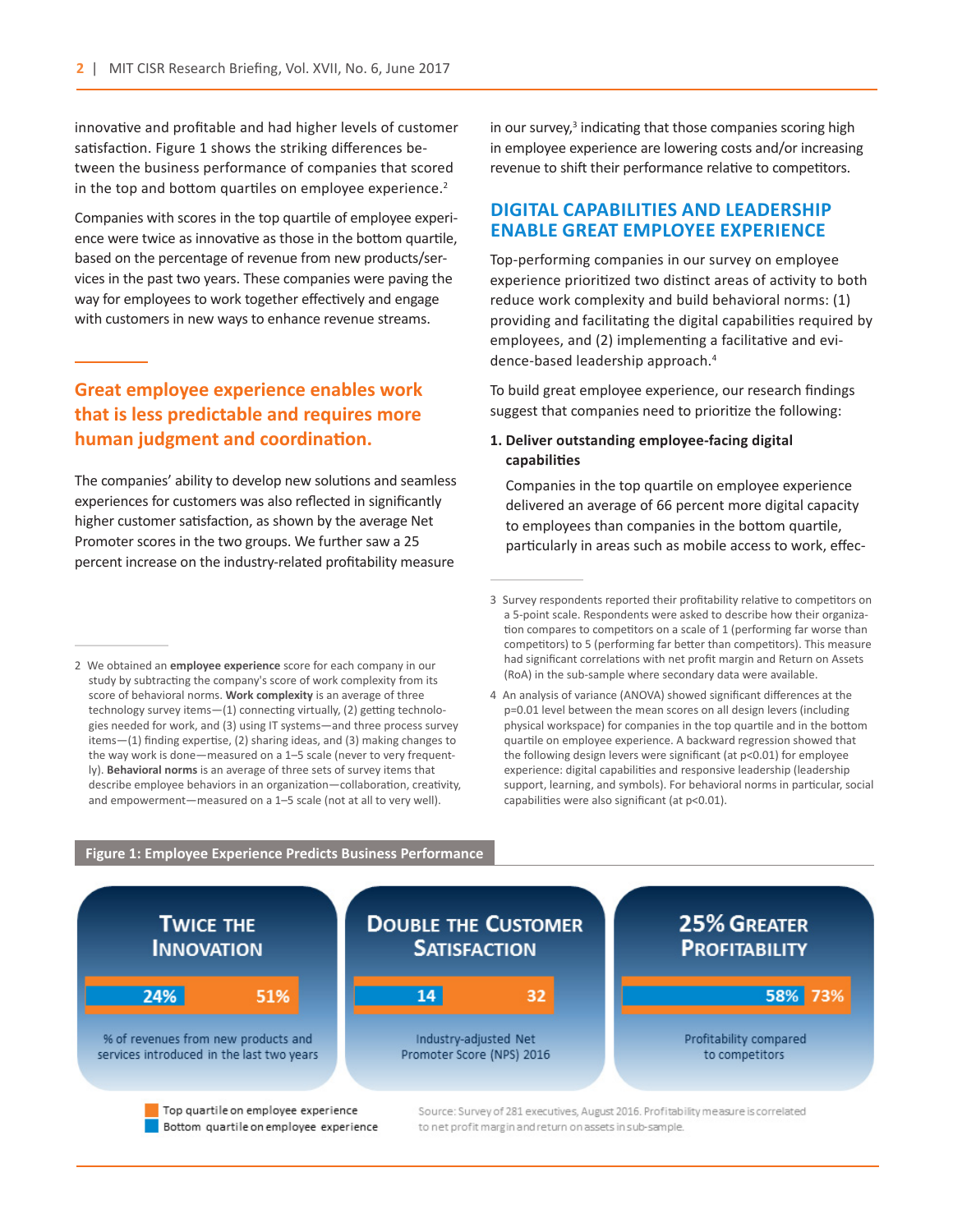tive support where and when needed, and the ability for employees to search for and access people and knowledge anywhere in the organization. These companies were also on average 61 percent more likely to provision and support personalized toolkits based on working needs. Social networking platforms were not only two to three times more prevalent in these companies, but also seen as central to collaboration and the sharing of ideas.

#### **2. Create channels to continue identifying employee friction points**

Companies in the top quartile on employee experience were on average 90 percent more likely to seek feedback on friction points from employees by providing online feedback and innovation platforms, building an active network of digital workplace champions, and drawing data from activity on enterprise social media platforms. These companies empowered employees to identify problems and make proactive changes to the way they work in order to add value. To build a richer picture of friction points and to identify non-value creating activities, leaders gathered data from many channels, including IT help desks, and IoT sensors and other digital capabilities built into work processes. In contrast, companies that performed low on employee experience took a more passive approach, seeking employee insights infrequently, and largely through senior executive reporting, employee surveys, and traditional HR metrics.

#### **3. Design accountability for maintaining a focus on employee experience**

Senior and middle management were not only more active in their focus on employee experience. The bottom quartile of companies reported a significant lack of senior and middle management support. In contrast, leaders in the top quartile actively provided dedicated coaching to support employees in new ways of working and aligned reward systems to new employee experience strategies. Companies with high employee experience ratings were almost three times as likely to provide regular or real-time information on employee improvements and to benchmark these against targets. To build great employee experience that delivers value, companies need to take an organization-wide approach that is sustained and incorporates dashboards and metrics that maintain the pressure on both stripping out complexity and supporting desired behaviors.

#### **4. Communicate the strategic significance of employee experience initiatives**

A critical and very challenging task for leadership is communicating how employee experience initiatives matter for the digital transformation of the company. Survey respondents from the top quartile agreed that there was a clearly articulated and well-understood strategy associated with employee experience initiatives. These companies explicitly linked activities associated with work and workplace changes to the business vision statement to consistently reinforce the importance of employee experience. Leaders in the top quartile companies effectively communicated the value of employee experience by exemplifying new ways of working, sharing stories about how work was changing, and building a brand<sup>5</sup> that visualizes new values and capabilities. This leadership behavior was highly symbolic in motivating change.

## **THE CIO MUST TAKE A LEADERSHIP ROLE**

Based on our survey results, companies that prioritize both digital technologies and leadership behaviors are better equipped to reduce work complexity and develop behavioral norms around collaboration, creativity, and empowerment. We found that initiatives in companies that scored low on employee experience often received inadequate funding and resources, had low levels of management commitment, and did not move beyond isolated efforts. This finding has significant implications for who should manage the employee experience, and suggests that the CIO must take a major role. However, technology is clearly not all that is required. Establishing a more facilitative style of leadership will require a broader level of senior management commitment across a range of functions, focusing on activities such as investment in technology solutions, the reevaluation of business rules, risk assessments, and the creation of company-wide processes. As work in the digital age becomes less predictable, leaders who continuously work with employees to identify and eliminate friction points will enhance employee experience and create the fertile ground to build more value.

Success in the digital era at established companies depends on transforming how work is done to create digital workplaces and improve employee experience. In an article in the current issue of *MIS Quarterly Executive*, Kristine Dery, Ina M. Sebastian, and Nick van der Meulen describe the transformational journeys of three established companies: DBS Bank in Singapore, Deloitte Australia, and AUDI AG in Germany.

**Read "[The Digital Workplace Is Key to Digital Innovation](http://misqe.org/ojs2/index.php/misqe/article/view/767)" in** *MIS Quarterly Executive***.**

<sup>5</sup> For more information on building a company brand, see K. Dery, I.M. Sebastian, and J.W. Ross, "The Digital Workplace Transforming Business: [The Case of Deloitte Australia](http://cisr.mit.edu/blog/documents/2015/08/20/2015_0801_digitalworkplace_derysebastianross.pdf/)," MIT Sloan CISR Research Briefing, Vol. XV, No. 8, August 2015.